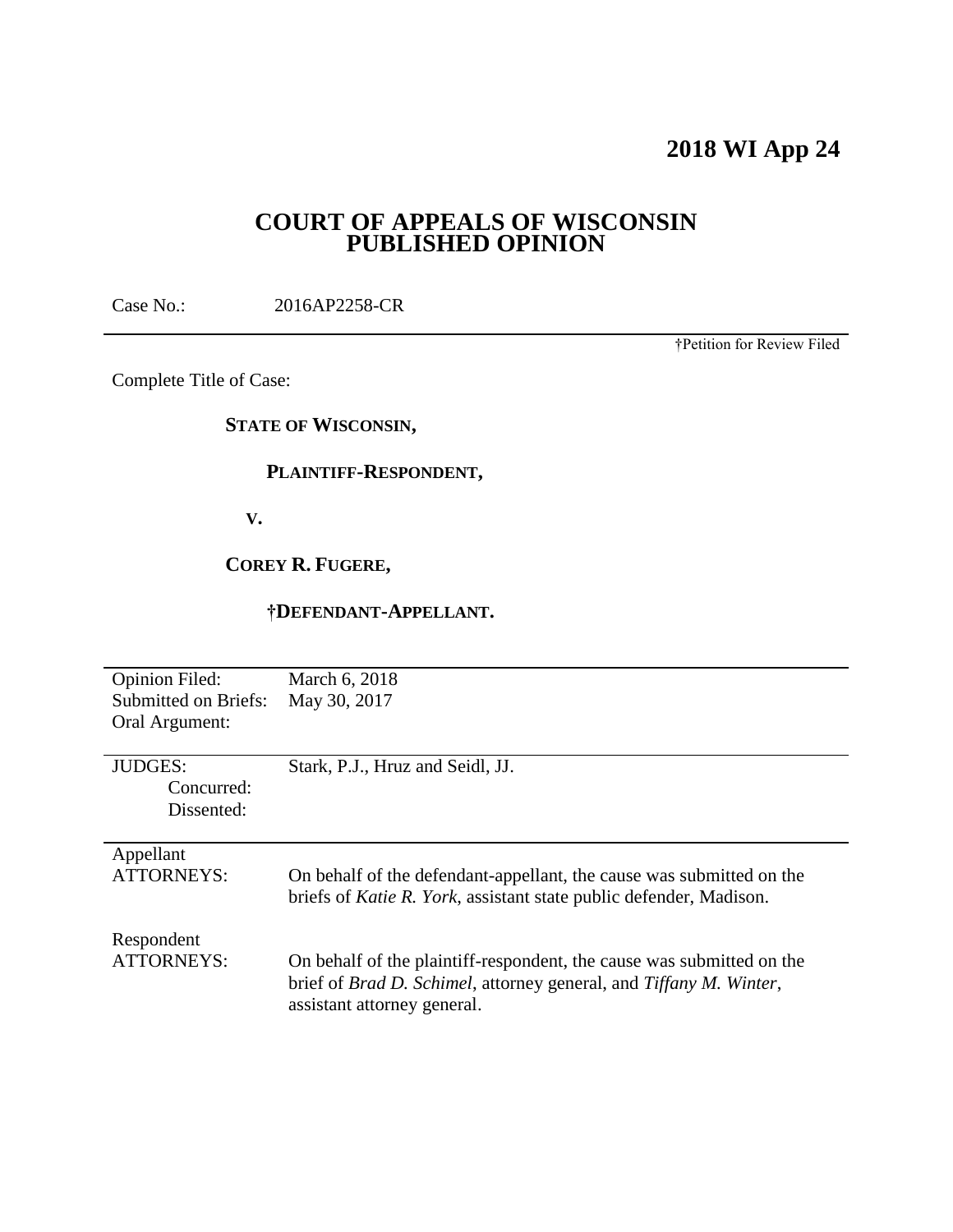## **2018 WI App 24**

## **COURT OF APPEALS DECISION DATED AND FILED**

#### **March 6, 2018**

**Sheila T. Reiff Clerk of Court of Appeals**

# **Appeal No. 2016AP2258-CR Cir. Ct. No. 2015CF169**

#### **NOTICE**

**This opinion is subject to further editing. If published, the official version will appear in the bound volume of the Official Reports.** 

**A party may file with the Supreme Court a petition to review an adverse decision by the Court of Appeals.** *See* **WIS. STAT. § 808.10 and RULE 809.62.** 

#### **STATE OF WISCONSIN IN COURT OF APPEALS**

**STATE OF WISCONSIN,**

 **PLAINTIFF-RESPONDENT,**

 **V.**

**COREY R. FUGERE,**

 **DEFENDANT-APPELLANT.**

APPEAL from orders of the circuit court for Chippewa County: RODERICK A. CAMERON, Judge. *Affirmed*.

Before Stark, P.J., Hruz and Seidl, JJ.

¶1 SEIDL, J. Corey Fugere appeals an order for commitment placing him in institutional care and an order denying his postdisposition motion to withdraw his plea of not guilty by reason of mental disease or defect (NGI). Fugere claims his NGI plea was not made knowingly, intelligently, and voluntarily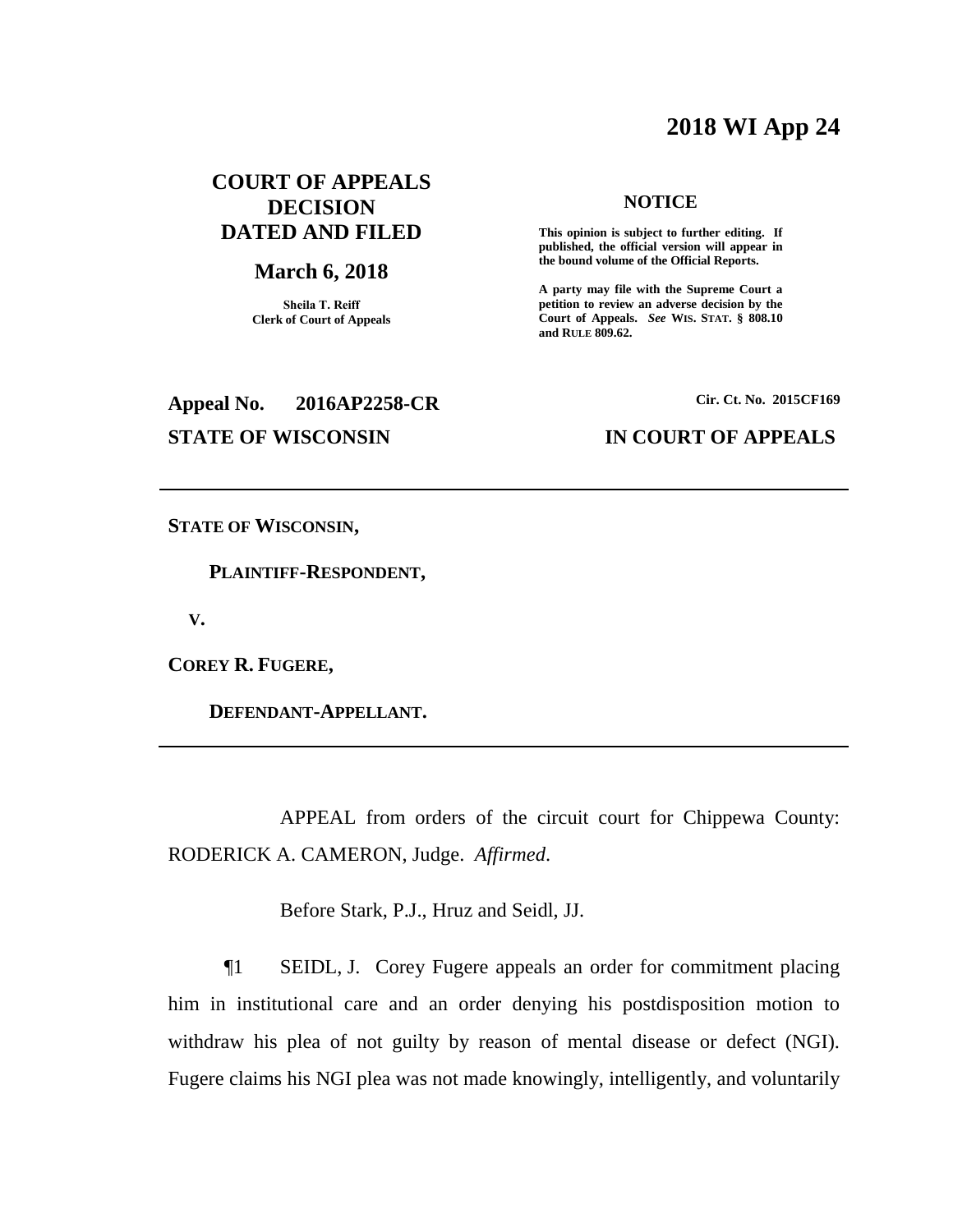because the circuit court failed to accurately inform him of the correct maximum term of civil commitment he faced under WIS. STAT.  $\S$  971.17 (2015-16).<sup>1</sup>

¶2 We conclude that while a circuit court must correctly advise a defendant pleading NGI of the maximum term of imprisonment he or she faces, a court's failure to accurately advise a defendant of his or her possible maximum civil commitment term does not render an NGI plea unknowing, unintelligent, or involuntary. The safeguards required for a valid plea apply only to the guilt phase of an NGI plea, and an individual's possible civil commitment resulting from an acquittal during the subsequent mental responsibility phase is neither a "punishment" nor a direct consequence of a defendant pleading guilty or no contest during the guilt phase. Therefore, a circuit court need not advise a defendant regarding his or her possible civil commitment—much less do so accurately—in order for a defendant's NGI plea to be knowing, intelligent, and voluntary.<sup>2</sup> Applying these standards to the facts of this case, Fugere is not entitled to withdraw his plea. Accordingly, we affirm.

#### **BACKGROUND**

¶3 In April 2015, the State charged Fugere with four counts of firstdegree sexual assault of a child under the age of twelve. At the time the charges were filed, Fugere was committed at the Mendota Mental Health Institute on a

 $\overline{a}$ 

<sup>&</sup>lt;sup>1</sup> All references to the Wisconsin Statutes are to the 2015-16 version unless otherwise noted.

<sup>&</sup>lt;sup>2</sup> Nonetheless, we of course encourage any court that attempts to inform a defendant about the range of his or her maximum civil commitment (if he or she is found to lack mental responsibility) to do so accurately.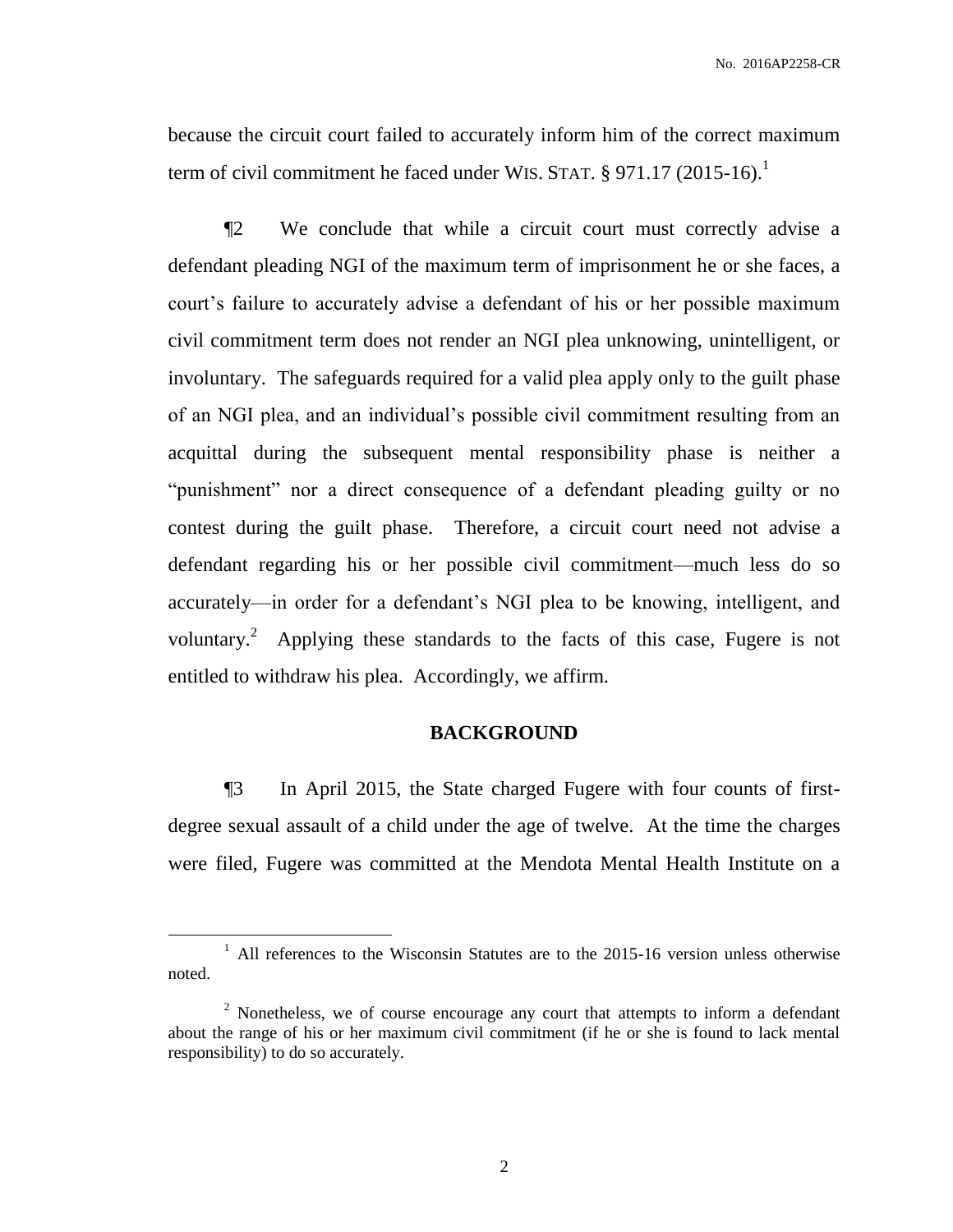prior order of commitment. In the earlier case, Fugere was found NGI of thirddegree sexual assault.

¶4 A plea agreement was reached in this case, the terms of which were as follows: (1) Fugere would plead NGI to one count of first-degree sexual assault of a child, and all other charges would be dismissed and read in; (2) Fugere would waive his right to a trial on the issue of guilt and admit to there being a factual basis that he committed the crime; (3) both parties would stipulate that Fugere, as a result of a mental disease or defect, lacked substantial capacity to appreciate the wrongfulness of his conduct or to conform his conduct to the requirements of law; (4) both the State and Fugere would recommend to the circuit court that Fugere be civilly committed for thirty years; (5) Fugere would submit a DNA sample and pay the related surcharge; and (6) both parties would stipulate that the circuit court order a predispositional investigation to determine if a conditional release plan was appropriate.

¶5 Fugere then pled NGI to one count of first-degree sexual assault of a child. The circuit court explained to Fugere that the effect of his plea would be that Fugere was admitting he committed the act, but also that he was asserting he had a mental disease or defect that made him legally not responsible for the act. Fugere confirmed he understood this explanation.

¶6 The following exchange occurred during the plea colloquy:

THE COURT: You are not actually going [to] be found guilty of the charge today. You are going to be found [not] guilty by reason of mental disease or defect, which is a bit different, but it means you could be placed on supervision for up to 30 years.

[PROSECUTOR]: Sixty years is the maximum.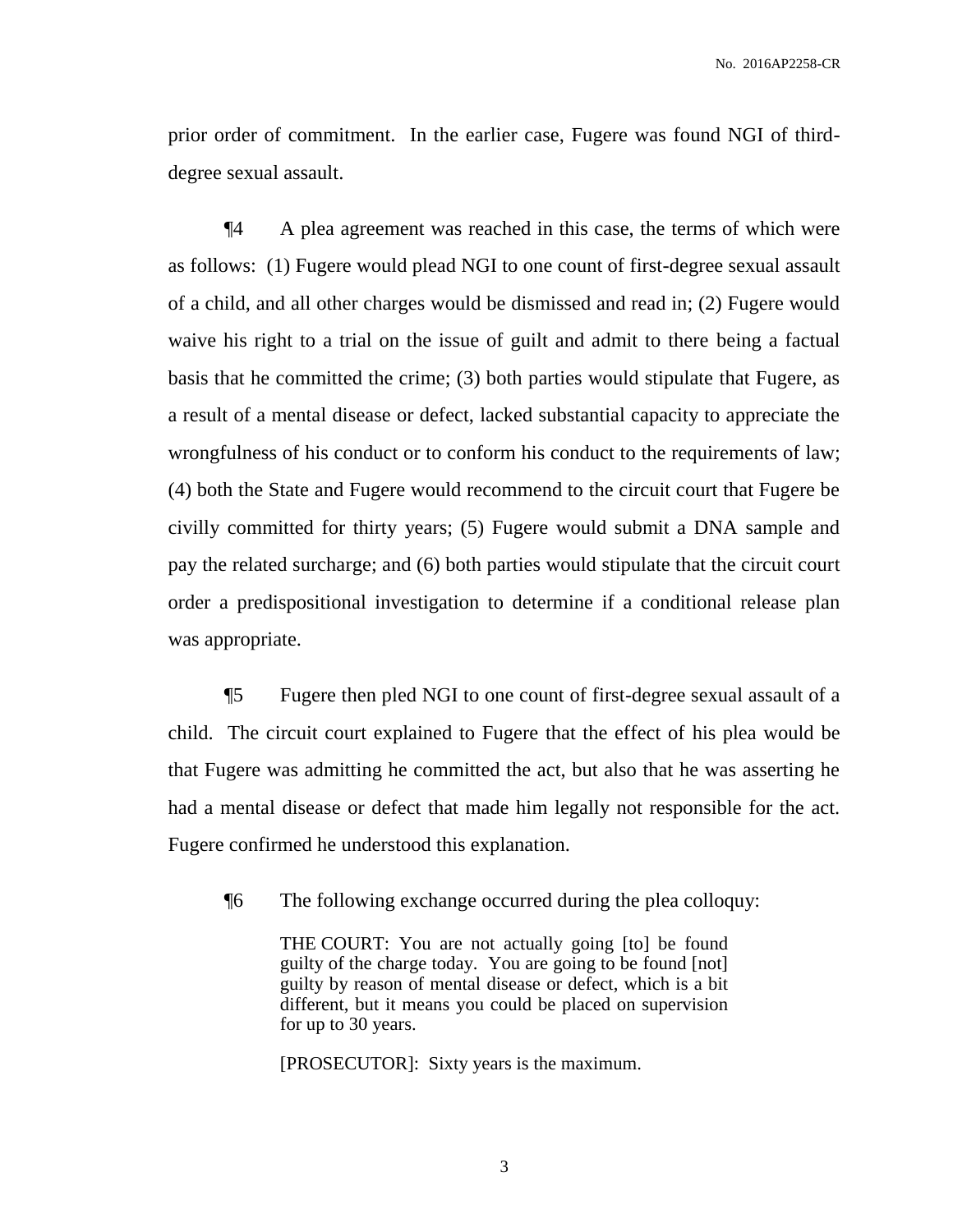THE COURT: Sixty years, but the recommendation is 30 years, do you understand that?

THE DEFENDANT: Yes.

 $\overline{a}$ 

Defense counsel confirmed that Fugere could receive up to sixty years of commitment. Counsel also explained that he spoke with Fugere about his right to litigate possible challenges to the charges, and he advised the court that Fugere nonetheless decided to enter an NGI plea.

¶7 The circuit court accepted Fugere's plea and concluded Fugere had committed the offense. Thus, Fugere waived his right to a trial to determine his guilt.<sup>3</sup> Fugere and the State then stipulated there was no need for the second phase of trial aimed at determining Fugere's mental responsibility, because Fugere's mental disease or defect had been established in his earlier commitment case. The court then ordered Fugere committed for thirty years, with his initial placement in institutional care.

¶8 One year after his initial commitment, Fugere filed a motion for plea withdrawal.<sup>4</sup> Fugere argued that his plea was not knowingly, intelligently, and

 $3$  As explained in more detail later in this opinion, if a defendant couples a plea of not guilty with an NGI plea, the proceedings are bifurcated, with the first phase of the trial determining the defendant's guilt, and the second phase determining the defendant's mental responsibility. WIS. STAT. § 971.165; *State v. Magett*, 2014 WI 67, ¶33, 355 Wis. 2d 617, 850 N.W.2d 42. Here, Fugere entered a plea of NGI without an accompanying not-guilty plea, thus waiving his right to the first phase of trial which would determine whether he in fact committed the alleged offense.

<sup>&</sup>lt;sup>4</sup> After the circuit court ordered his commitment, Fugere petitioned for conditional release. The court determined that such release was appropriate. It ordered the Department of Health Services (DHS) to present a conditional release plan. However, DHS informed the court that Fugere had committed a violation while at the Mendota Mental Health Institute and had been referred for WIS. STAT. ch. 980 proceedings. As a result, DHS suspended planning for Fugere's conditional release. During the same time, Fugere sought and was granted extensions of his time for filing a postdisposition motion or notice of appeal in this action.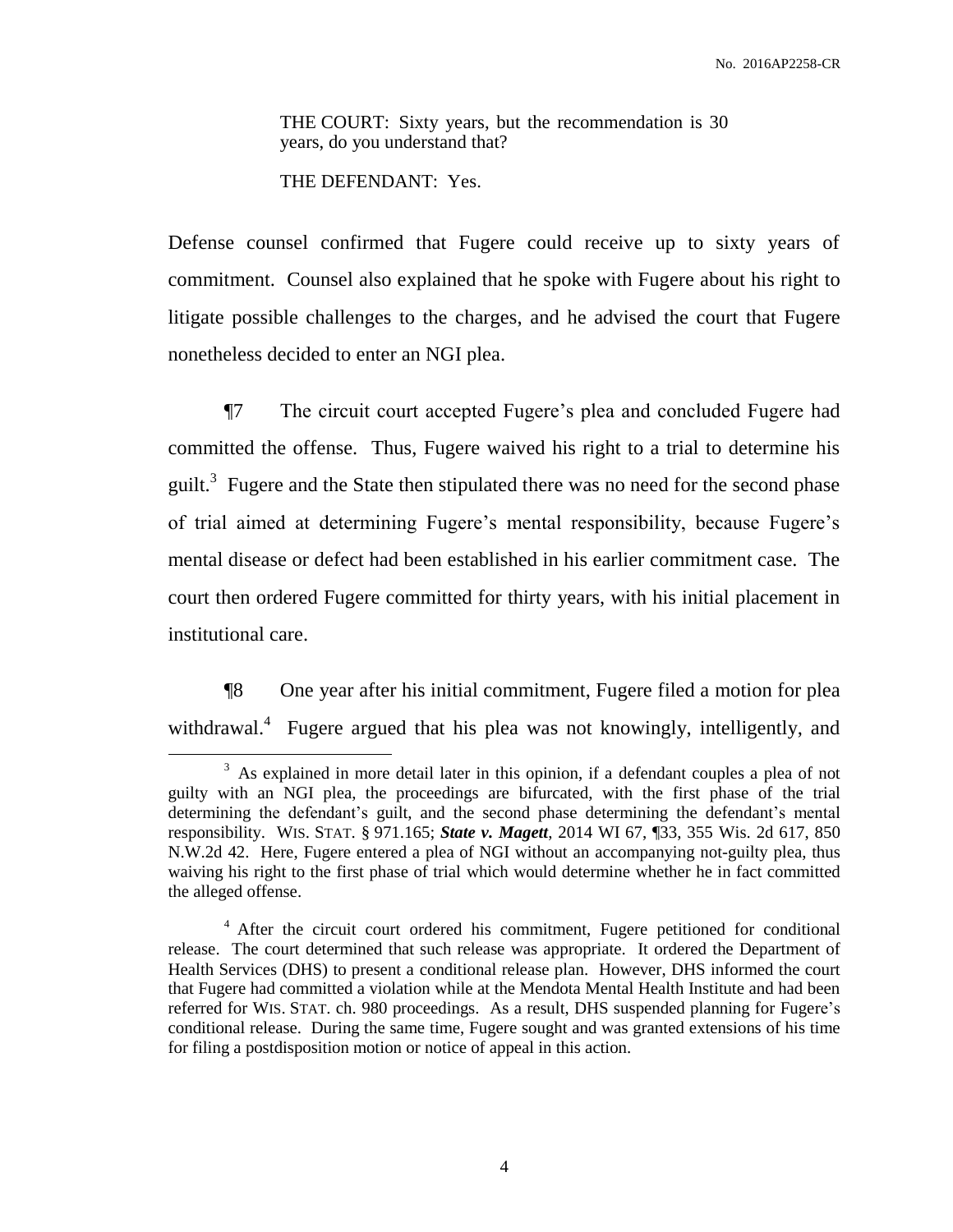voluntarily made because the circuit court erroneously told him that he faced a sixty-year maximum civil commitment term rather than the correct forty-year maximum commitment term. There is no dispute that Fugere knew the maximum statutory penalty for his crime was sixty years of imprisonment, but incorrectly believed the maximum civil commitment time was also sixty years.<sup>5</sup>

¶9 The circuit court denied Fugere's motion, concluding there was no requirement under the law that it advise Fugere of the correct maximum amount of time he could be civilly committed in relation to his NGI plea. Fugere now appeals.

#### **DISCUSSION**

¶10 As this case involves a postdisposition motion to withdraw a plea, we briefly summarize the standards governing such motions. A defendant must ordinarily show a manifest injustice to be entitled to withdraw a guilty or no-contest plea. *State v. Bangert*, 131 Wis. 2d 246, 283, 389 N.W.2d 12 (1986). Generally, a manifest injustice exists where a guilty or no-contest plea was not

 $\overline{a}$ 

<sup>&</sup>lt;sup>5</sup> The parties stipulated to Fugere's awareness, or lack thereof, on these matters. As such, the State does not challenge whether, despite Fugere being misinformed during the plea hearing regarding the maximum civil commitment term he faced, he somehow otherwise knew of the correct maximum term at the time he pled. *See State v. Bangert*, 131 Wis. 2d 246, 283, 389 N.W.2d 12 (1986) (holding that although a defendant's understanding must be measured at the time the plea is entered, the proper inquiry is whether the defendant received actual notice of the nature of the charge, and therefore "the reviewing court may look to the entire record to make such measurement"); *see also State v. Finley*, 2016 WI 63, ¶81, 370 Wis. 2d 402, 882 N.W.2d 761 (explaining that "a circuit court's failure to correctly advise a defendant in the plea colloquy of the potential punishment he [or she] faces does not automatically permit a defendant to withdraw his or her plea" because if the defendant knew the potential punishment and was given the sentence the circuit court advised, he or she is not entitled to plea withdrawal). Given our conclusions in this opinion, an inquiry into Fugere's actual knowledge of the maximum civil commitment term would have been unnecessary.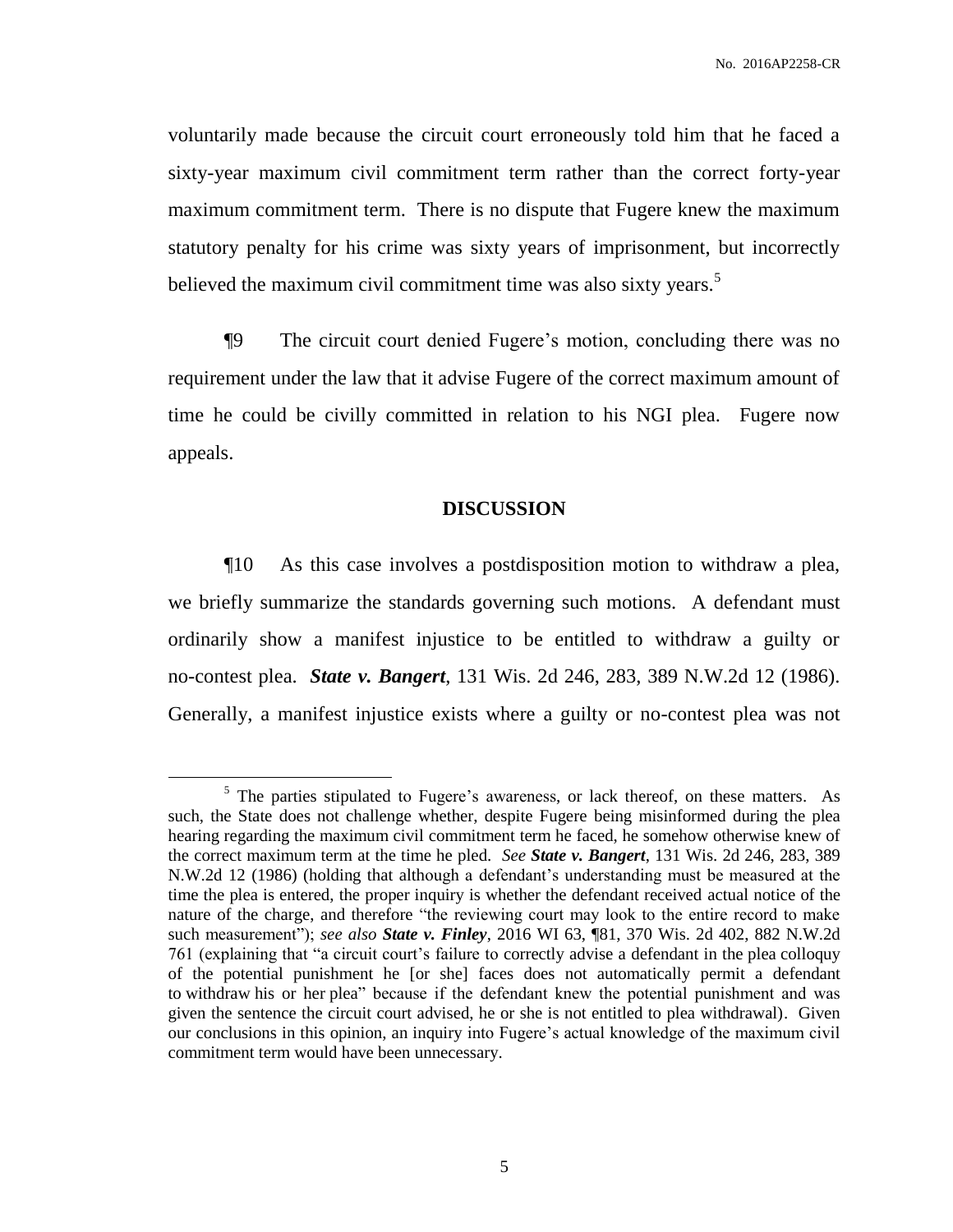entered knowingly, intelligently, and voluntarily. *State v. Finley*, 2016 WI 63, ¶58, 370 Wis. 2d 402, 882 N.W.2d 761.

¶11 Whether a defendant's plea was entered knowingly, intelligently, and voluntarily is a question of constitutional fact. *Id.*, ¶59. An appellate court upholds the circuit court's findings of historical fact unless they are clearly erroneous, but it independently determines, as a matter of law, whether the circuit court's findings of historical fact demonstrate that the defendant's plea was knowing, intelligent, and voluntary. *Id.*

¶12 An understanding of the process for cases involving an NGI plea is also essential to this case. When pleading NGI, a defendant has two options: (1) to enter a dual plea of both not guilty and NGI; or (2) to enter an NGI plea without an accompanying not-guilty plea. WIS. STAT. § 971.06(1)(d). For clarity (and to distinguish it from a dual NGI and not-guilty plea), the State refers to this second type of plea as a "standalone NGI plea," and we adopt that phrase in this opinion.

¶13 If a defendant enters both an NGI and a not-guilty plea, the result is a trial with two phases. *Magett*, 355 Wis. 2d 617, ¶33. The first phase, commonly referred to as the guilt phase, addresses whether the defendant committed the criminal act of which or he she is accused. *Id.* If the jury determines that the defendant committed the act in the guilt phase, the trial then proceeds to the second phase, known as the responsibility phase. *Id.* In phase two,

> the jury considers whether the defendant had a mental disease or defect at the time of the crime and whether, as a result of mental disease or defect the person lacked substantial capacity either to appreciate the wrongfulness of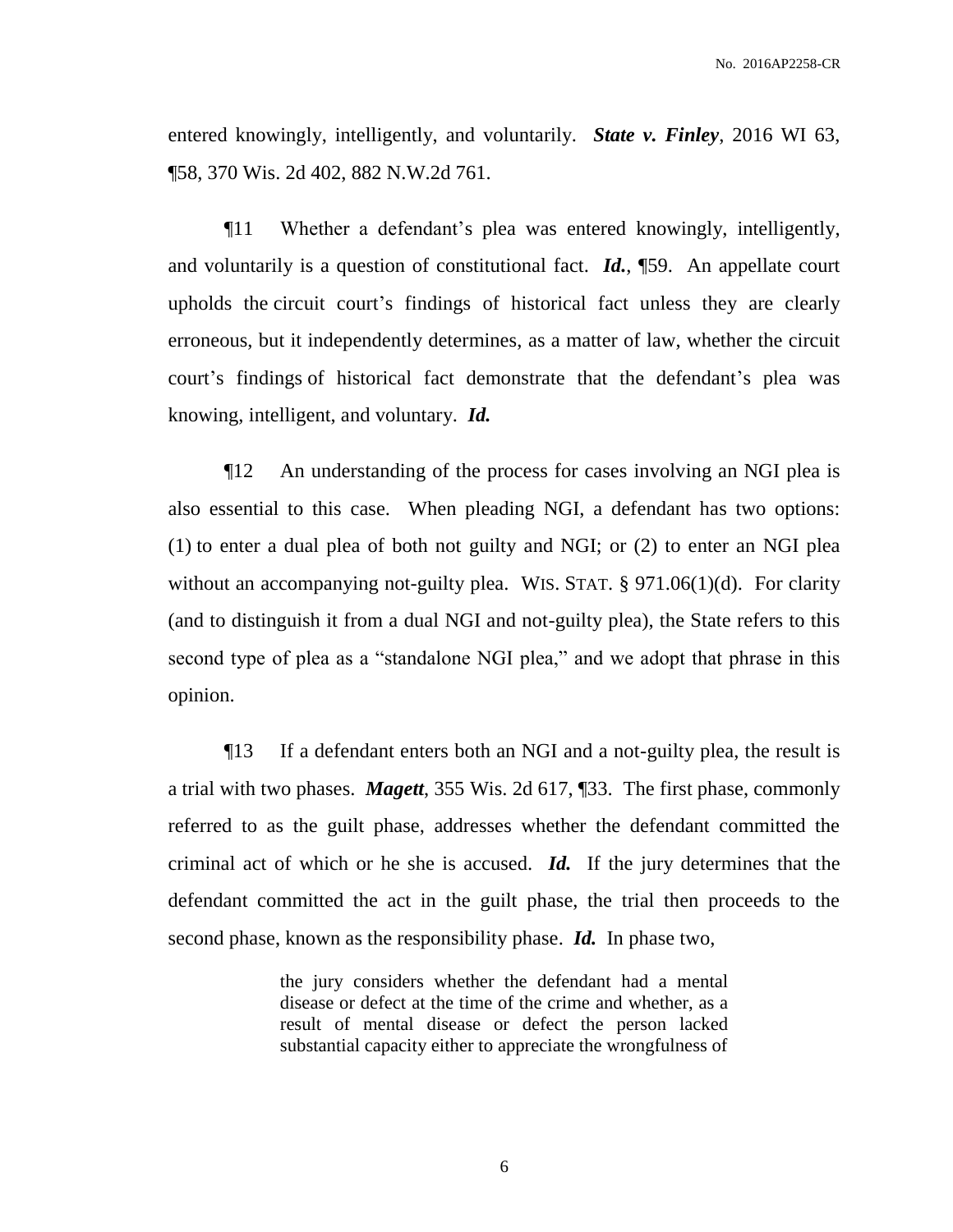his or her conduct or conform his or her conduct to the requirements of law.

*Id.* (citation omitted).

 $\overline{a}$ 

¶14 If a defendant enters a standalone NGI plea, he or she waives the constitutional right to a trial as to the guilt phase and admits that he or she committed the criminal act. *State v. Shegrud*, 131 Wis. 2d 133, 137, 389 N.W.2d 7 (1986). Therefore, and as our supreme court concluded over thirty years ago in *Shegrud*, a standalone NGI plea implicates the same safeguards as a guilty or nocontest plea, even though the terms of WIS. STAT.  $\S 971.08(1)^6$  do not expressly apply to defendants pleading NGI. *Id.* Accordingly, the well-established procedures delineated in *Bangert* must be followed when a defendant enters a standalone NGI plea. *Id.* at 137-38.<sup>7</sup>

¶15 As relevant to this appeal, *Bangert* requires a circuit court to establish that an NGI defendant understands the nature of the crime with which he or she is charged and "the range of punishments to which he is subjecting himself by entering a plea," and it must notify the defendant of the direct consequences of his or her plea. *See State v. Brown*, 2006 WI 100, ¶35, 293 Wis. 2d 594, 716

<sup>&</sup>lt;sup>6</sup> WISCONSIN STAT. § 971.08(1) provides that, "[b]efore the circuit court accepts a plea of guilty or no contest," it must personally address the defendant to determine whether he or she is entering the plea voluntarily with an understanding of the nature of the charge. *See State v. Shegrud*, 131 Wis. 2d 133, 136, 389 N.W.2d 7 (1986) (noting that the statutory language applies only to guilty and no-contest pleas).

 $<sup>7</sup>$  As relevant to the issues in this appeal, under **Bangert**, a circuit court must "determine"</sup> a defendant's understanding of the nature of the charge at the plea hearing." *Bangert*, 131 Wis. 2d at 267. *Bangert* characterized this obligation as a duty to: (1) "inform a defendant of the nature of the charge or, alternatively, to first ascertain that the defendant possesses accurate information about the nature of the charge"; and (2) "ascertain the defendant's understanding of the nature of the charge." *Id.*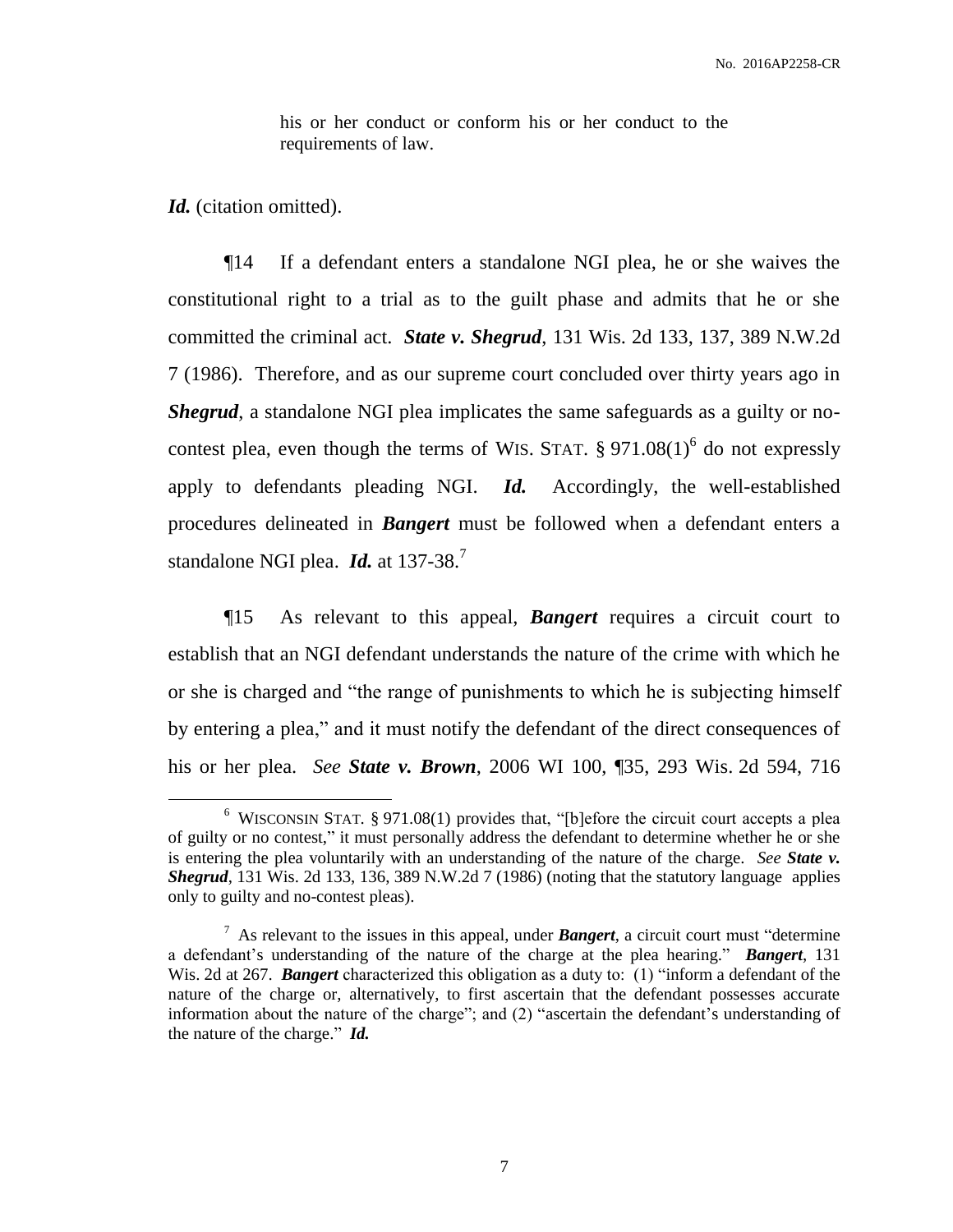N.W.2d 906. An NGI defendant who was not informed of the direct consequences of his or her plea did not enter that plea knowingly, intelligently, and voluntarily and, therefore, is entitled to withdraw the plea in order to correct that manifest injustice. *See Finley*, 370 Wis. 2d 402, ¶¶58-60. However, no manifest injustice occurs when the defendant is not informed of a collateral consequence of pleading guilty or no contest. *State v. Kosina*, 226 Wis. 2d 482, 485, 595 N.W.2d 464 (Ct. App. 1999).

¶16 Fugere contends he is entitled to withdraw his plea because it was not knowingly, intelligently, or voluntarily made and, therefore, was both manifestly unjust and in violation of the holdings in *Bangert* and *Shegrud*. Fugere posits this occurred because the circuit court incorrectly told him he faced a maximum of a sixty-year civil commitment, when he actually faced only a maximum of a forty-year commitment. Fugere asserts he did not otherwise understand his maximum possible commitment.

¶17 The State responds that the standards regarding plea colloquies in criminal cases apply only to an NGI defendant's admission of having committed the crime and not to matters regarding the subsequent determination of the defendant's mental responsibility. Relatedly, the State contends a civil commitment potentially resulting from an NGI plea is neither "punishment" nor a direct consequence of a defendant being found, during the guilt phase, to have committed the criminal act at issue. We conclude the State's view of the law is correct.

¶18 We note at the outset that there is no express requirement under *Shegrud* or any other Wisconsin case of which we are aware that, in the NGI context, a circuit court must inform a defendant as to the potential maximum range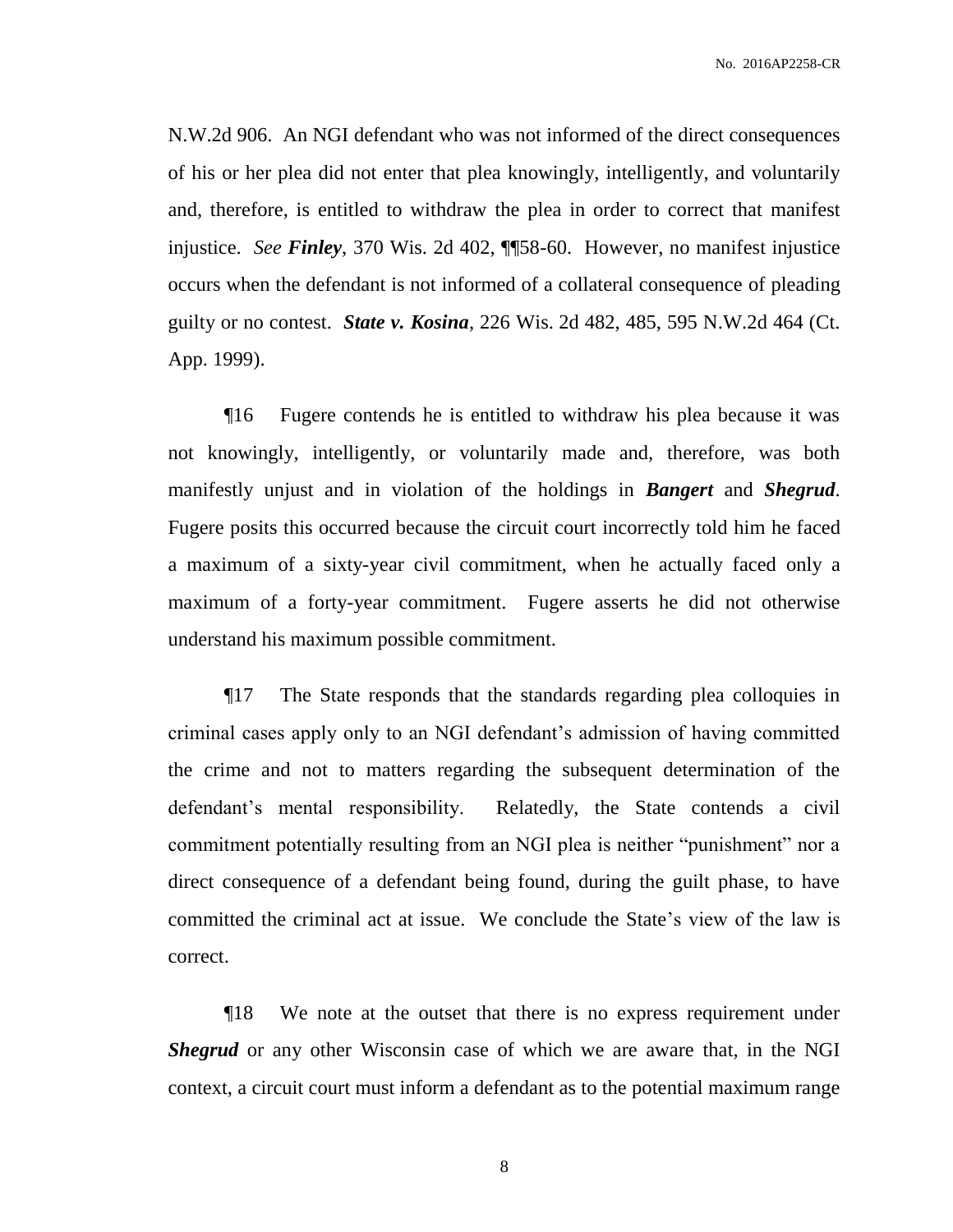of civil commitment if he or she is found to be not mentally responsible for his or her crime. The overarching question in this case is what, if any, information an NGI defendant must be made aware of regarding his or her possible civil commitment when that defendant enters an NGI plea.

¶19 We conclude that circuit courts need not advise a defendant pleading NGI of the potential range of civil commitment he or she will face if found not mentally responsible for his or her crimes, much less do so correctly. We further hold that the requirements established under *Bangert* and its progeny for a valid plea apply only to matters involving an NGI defendant's admission of guilt. Stated differently, these requirements apply to the defendant's admission that, but for his or her lack of mental capacity, he or she is guilty of the charged offense. When a defendant pleads NGI, there are no greater burdens imposed on the circuit court than those for otherwise accepting a guilty or no-contest plea. *See State v. Duychak*, 133 Wis. 2d 307, 314, 395 N.W.2d 795 (Ct. App. 1986). These conclusions derive from the fact that the procedures set forth in *Bangert* apply when a defendant enters an NGI plea only because, by entering such a plea, the defendant waives several constitutional rights. *Shegrud*, 131 Wis. 2d at 137-38. These constitutional rights are only attendant to the guilt phase. *See State v. Francis*, 2005 WI App 161, ¶¶15-21, 285 Wis. 2d 451, 701 N.W.2d 632 (considering whether a defendant's withdrawal of his or her NGI plea requires the circuit court to conduct an on-the-record colloquy). The same constitutional rights are not implicated or waived during the mental responsibility phase. Indeed, our courts have long held that the responsibility phase of an NGI trial is not part of a criminal trial, *Magett*, 355 Wis. 2d 617, ¶40 (citing *State v. Koput,* 142 Wis. 2d 370, 395, 418 N.W.2d 804 (1988)), and the right to an NGI defense is purely statutory, not constitutional, *id.*, ¶32.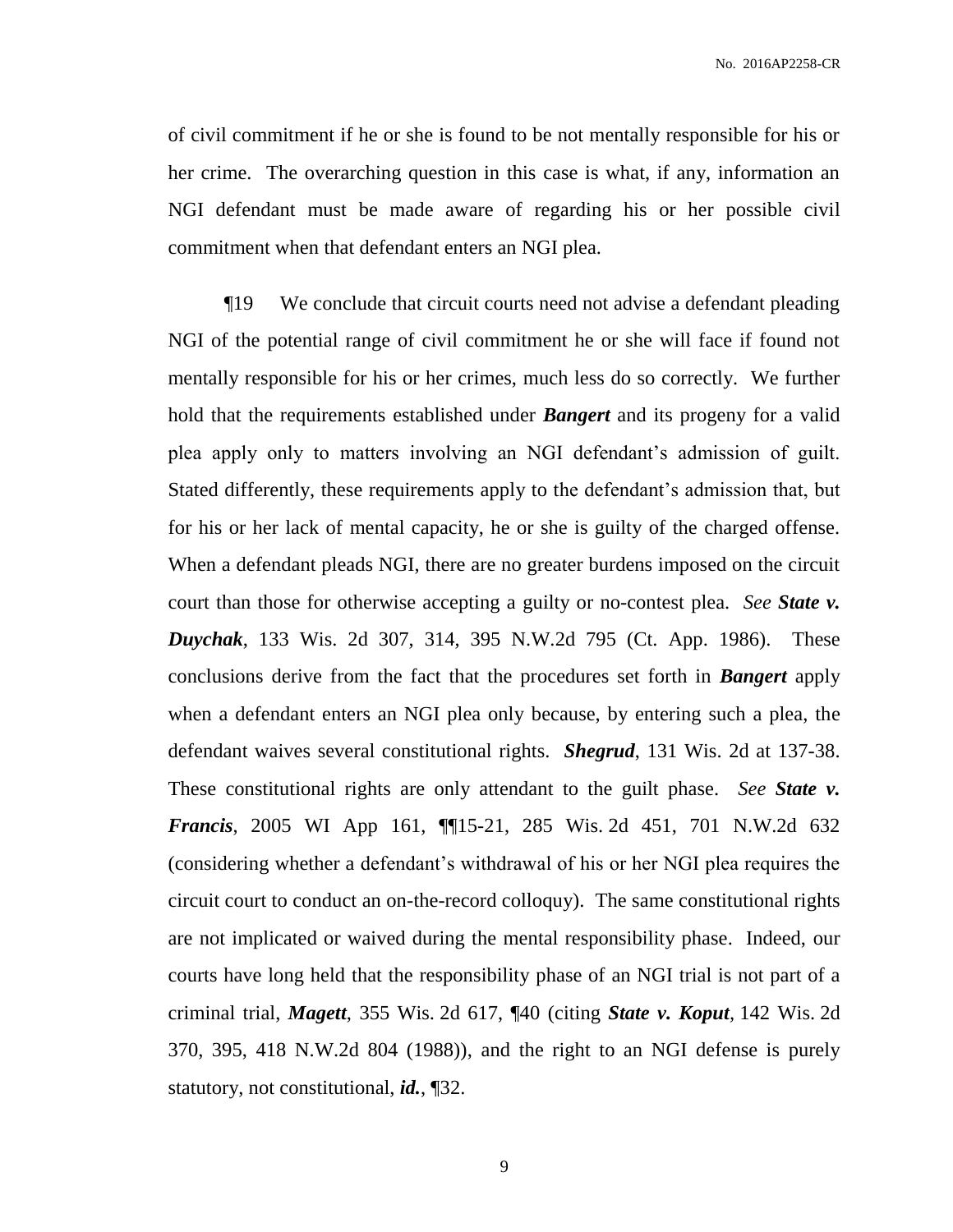¶20 We therefore reject Fugere's argument that a circuit court is required to inform an NGI defendant about the maximum length of commitment "when the defendant enters an NGI plea, and waives his right to a trial for both phases of the bifurcated proceedings." As an initial matter, Fugere is incorrect that his stipulation with the State as to the mental responsibility phase involved any waiver of his constitutional rights. Furthermore, it is unclear to this court whether Fugere's arguments are limited to the unique facts of his case—namely, that Fugere pled NGI and stipulated with the State that he was not mentally responsible for the crimes to which he pled—or also apply to NGI cases in which a defendant reaches a plea agreement, but there still is a trial on mental responsibility. In any case, we reject both arguments for the reasons provided throughout this decision.

¶21 Fugere's argument seemingly proceeds from the premise that Fugere waived or otherwise lost some constitutional right by stipulating, along with the State, to the fact of his mental disease or defect and bypassing the second phase of an NGI trial. This premise is plainly incorrect. An NGI plea is both an admission as to the criminal conduct and a defense to guilt for the same conduct. In raising this defense, the defendant has the burden of proving his or her mental disease or defect. *See Magett*, 355 Wis. 2d 617, ¶39. Therefore, the stipulation in this case simply meant Fugere would be successful in his NGI defense, as the State waived its right to contest Fugere's criminal liability vis-à-vis his mental responsibility. The fact that, in this particular case, Fugere's plea combined both phases—in that Fugere agreed to waive his right to a trial on the issue of guilt, while at the same time the State agreed that Fugere was, in fact, NGI—does not alter any of the foregoing conclusions in this paragraph.

¶22 Also central to Fugere's argument is the notion that an NGI defendant's civil commitment is a form of punishment. It is not. A civil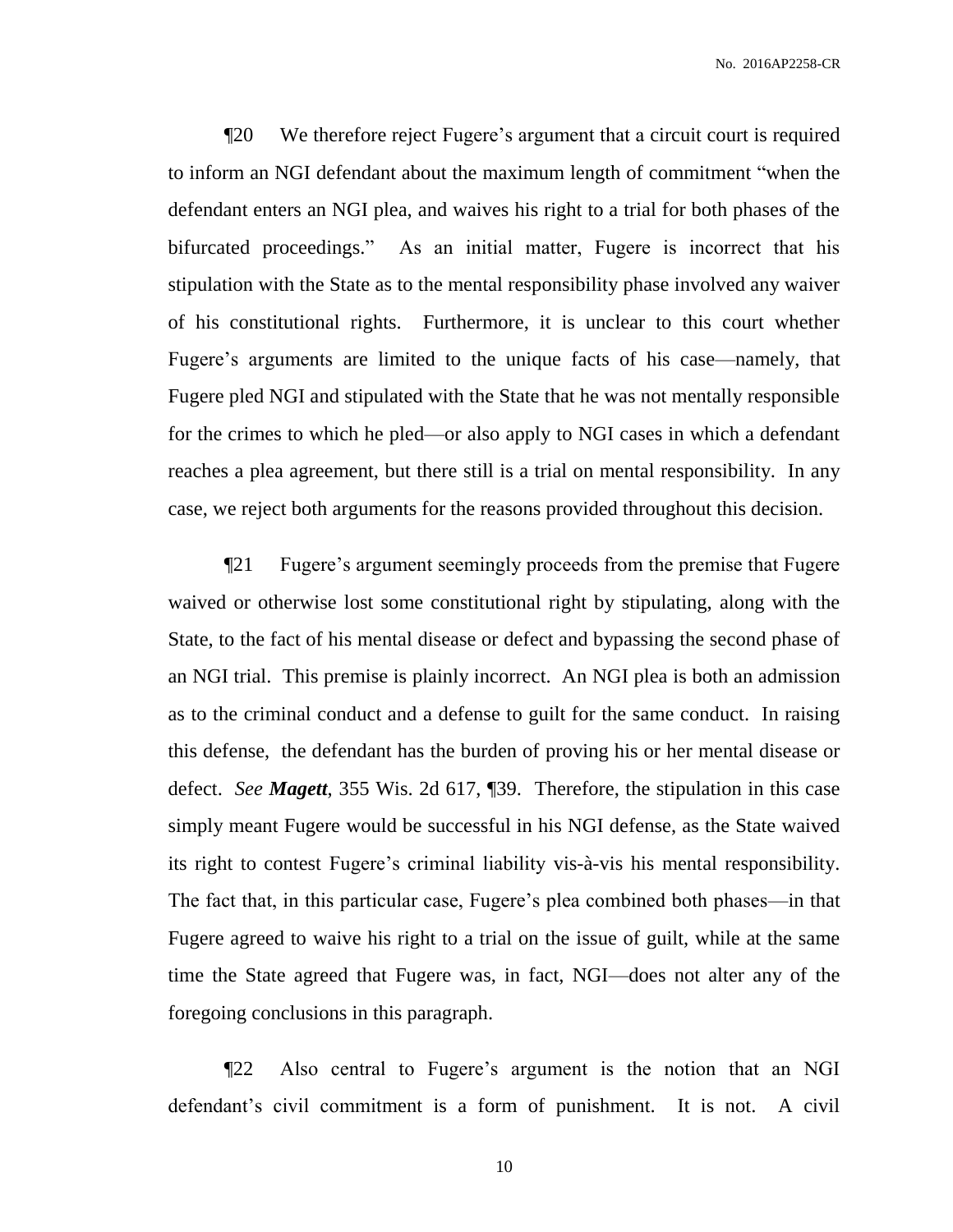commitment under WIS. STAT. § 971.17 is not a sentence. *State v. Harr*, 211 Wis. 2d 584, 587, 568 N.W.2d 307 (Ct. App. 1997) (reasoning that the defendant's NGI commitment was "plainly, not a sentence" because "[he had] not been convicted or 'found guilty' of a crime"). A sentence is defined as "the judgment of a court by which the court imposes the punishment or penalty provided by statute for the offense *upon the person found guilty*." *Id.* (citation omitted) (emphasis added). An NGI commitment is plainly not a sentence within the meaning of that definition, as the defendant has been found *not* guilty or, as here, the State has stipulated as such. *See id.*

¶23 The main objective of a commitment under WIS. STAT. § 971.17 is not punishment, but the protection of the public. *State v. Szulczewski*, 216 Wis. 2d 495, 504, 574 N.W.2d 660 (1998) (citing *State v. Randall,* 192 Wis. 2d 800, 833, 532 N.W.2d 94 (1995)); *State v. Devore*, 2004 WI App 87, ¶10, 272 Wis. 2d 383, 679 N.W.2d 890. Treatment of an NGI defendant is also a significant consideration in ordering a civil commitment. *Szulczewski*, 216 Wis. 2d at 504; *see also* sec. 971.17(3). After a defendant is found NGI, the circuit court orders institutional care "if it finds by clear and convincing evidence that conditional release of the person would pose a significant risk of bodily harm to himself or herself or to others or of serious property damage." Sec. 971.17(3). In making this determination, the court may consider factors including the defendant's access to, and likelihood of taking, necessary medications, and arrangements for treatments other than medication. *Id.* It is well established in contexts similar to a § 971.17 commitment that the civil commitment of an individual in order for him or her to receive such treatment and related services,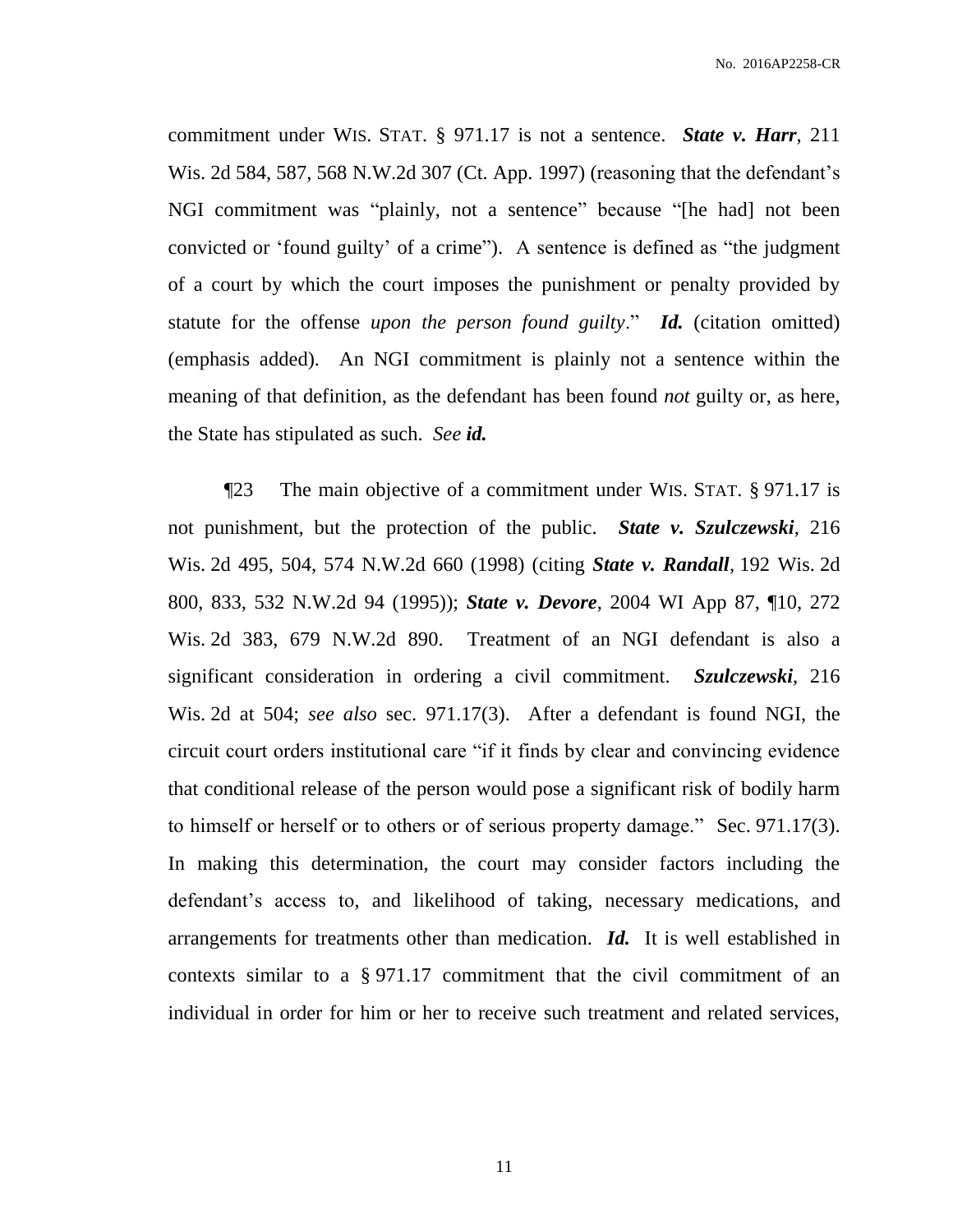and to protect the individual or the public, is not penal in nature.<sup>8</sup> Given that a civil commitment is not in the nature of a punishment, such a notion cannot be a basis upon which to conclude a circuit court must advise a defendant of the potential length of such a commitment in order for an NGI plea to be considered knowing, intelligent, and voluntary.

¶24 As a variation on his "punishment" argument, Fugere also argues that "[w]hen the defendant enters an NGI plea, ... the court is required to inform the defendant about the maximum length of commitment because it is a direct consequence of the plea with an automatic effect on the range of punishment." We have already rejected the notion that a civil commitment is a "punishment." To the extent that Fugere's "direct consequence" argument is an independent one, we also reject it. Fugere appears to claim his civil commitment was a direct consequence of his NGI plea because the circuit court's acceptance of his plea necessarily precluded it from issuing a criminal sentence. For the reasons previously stated, *see supra* ¶¶20-21, that Fugere's plea combined both phases does not compel a conclusion that he needed to be correctly advised of his civil commitment range for his plea to be knowing, intelligent, and voluntary.

¶25 In all, the record demonstrates that the circuit court informed Fugere of the direct consequences of his plea, including the potential sixty-year prison sentence. The circuit court's incorrect statement regarding Fugere's maximum

 $\overline{a}$ 

<sup>8</sup> *See, e.g.*, *State v. LeMere*, 2016 WI 41, ¶56, 368 Wis. 2d 624, 879 N.W.2d 580 ("The rehabilitative aspect of Chapter 980 commitment also takes it out of the 'penalty' category. Chapter 980 'creates a civil commitment procedure primarily intended to protect the public and to provide concentrated treatment to convicted sexually violent persons, *not to punish the sexual offender*.'" (emphasis added) (quoting *State v. Carpenter*, 197 Wis. 2d 252, 258, 541 N.W.2d 105  $(1995))$ .